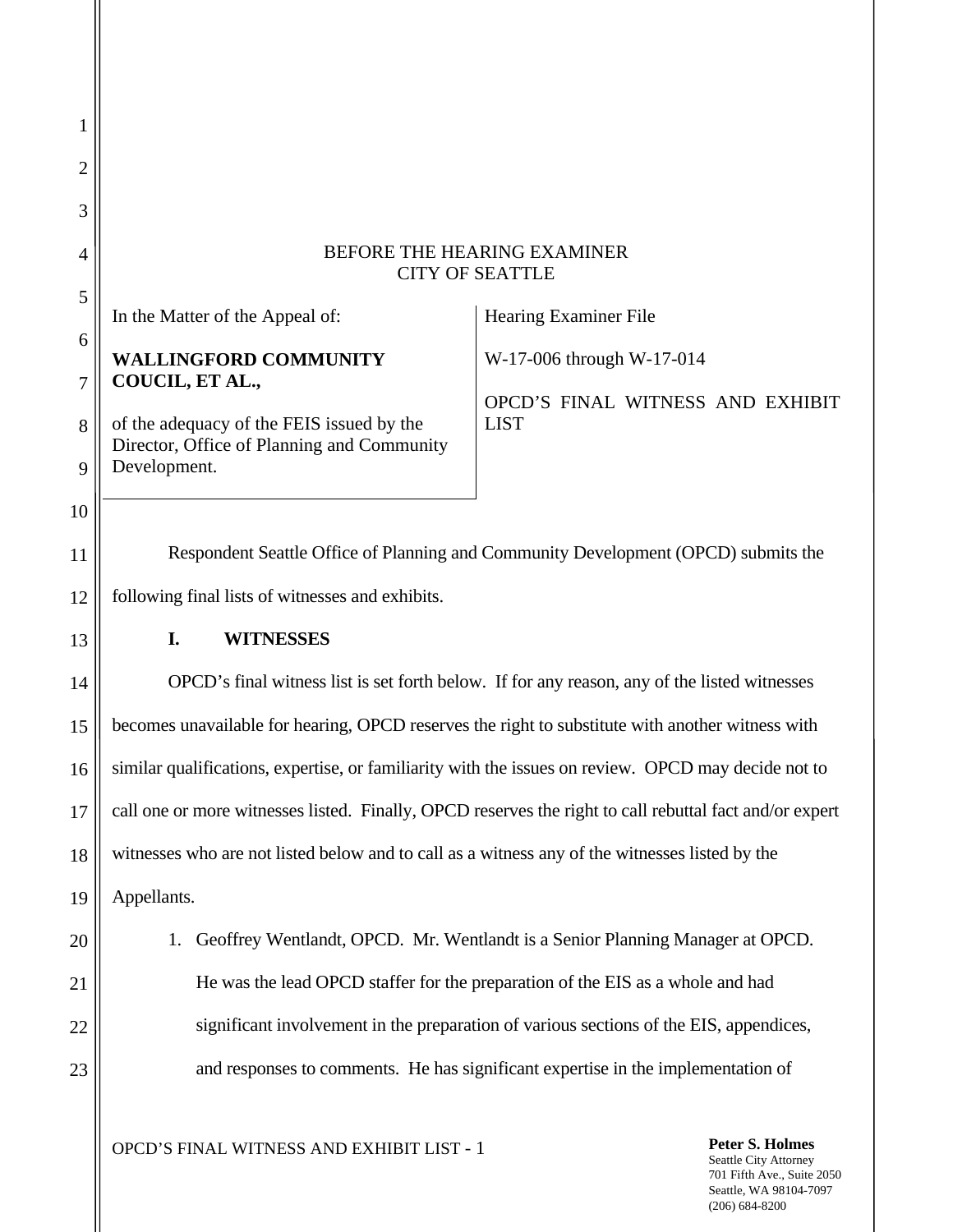SEPA in the City of Seattle. He may be called to provide fact testimony about the proposal, various analyses in the EIS, the EIS process generally, comprehensive planning issues, and other matters, including rebuttal of Appellants' evidence. Mr. Wentlandt's testimony, including direct and cross examination, is estimated to take approximately 4 hours<sup>1</sup>.

- 2. Brennon Staley, OPCD. Mr. Staley is a Strategic Advisor at OPCD. Mr. Staley was involved in preparing Appendices E and H. He may be called to provide fact testimony regarding those matters and others, including MHA payment and performance requirements and modeling as to various aspects of the proposal, including rebuttal of Appellants' evidence. Mr. Staley's testimony, including direct and cross examination, is estimated to take approximately 45 minutes.
- 3. Nick Welch, OPCD. Mr. Welch is a Strategic Advisor at OPCD. He had significant involvement in the preparation of various sections of the EIS, including Appendices G, H, and M. He may be called to provide fact testimony regarding those matters and others, including growth estimates and the Seattle 2035 Growth and Equity Analysis, and rebuttal of Appellants' evidence. Mr. Welch's testimony, including direct and cross examination, is estimated to take approximately 4 hours.
- 4. Emily Alvarado, OH. Ms. Alvarado is Manager of Policy and Equitable Development in the Office of Housing. Ms. Alvarado was involved in preparing Appendices E and H. She may be called to provide fact testimony regarding those matters and others, including the production of affordable units through MHA, the distribution of such units,

 $\overline{a}$ 

OPCD'S FINAL WITNESS AND EXHIBIT LIST - 2 **Peter S. Holmes**

<sup>1</sup> Witness testimony time estimates are based on the witness scheduling calendar prepared at the pre-hearing conference on June 11, 2018. These estimates are subject to change based upon the testimonial and documentary evidence presented by Appellants at hearing.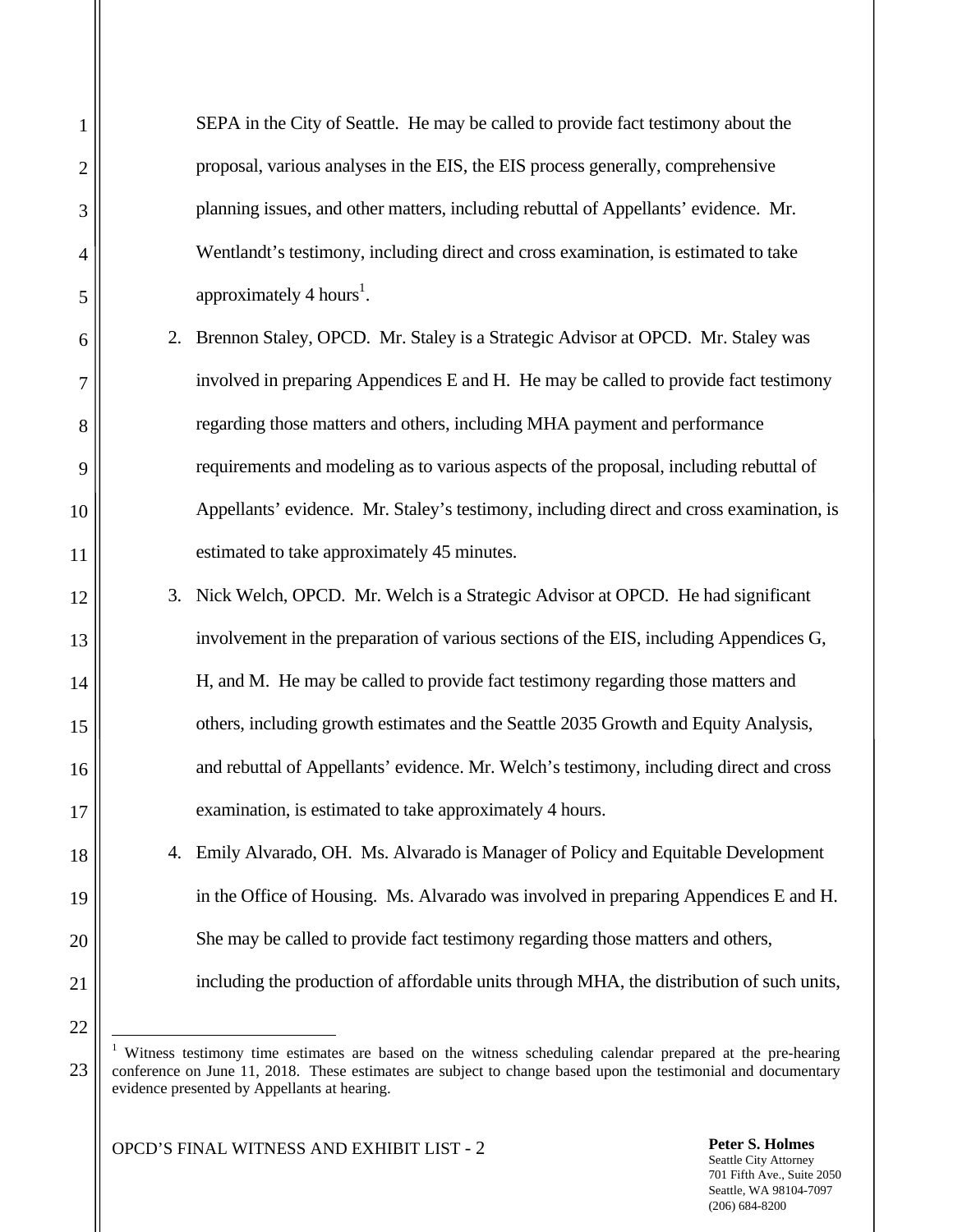OH's affordable housing development efforts, and rebuttal of Appellants' evidence. Ms. Alvarado's testimony, including direct and cross examination, is estimated to take approximately 45 minutes.

- 5. Jesseca Brand, Department of Neighborhoods. Ms. Brand is Strategic Initiatives Advisor in the Department of Neighborhoods. She was involved in the community process addressed in Appendix B of the EIS and was one of the preparers of that appendix and Appendix H. She may be called to provide fact testimony regarding those matters, community outreach and input and rebuttal of Appellants' evidence. Ms. Brand's testimony, including direct and cross examination, is estimated to take approximately 2 hours.
- 6. Leslie Brinson Price, Mayor's Office. Ms. Brinson Price is a Senior Policy Advisor in the Mayor's Office. She may be called to provide fact testimony regarding the HALA process, the "Grand Bargain," the Mayor's "Action Plan," and other matters, including rebuttal of Appellants' evidence. Ms. Brinson Price's testimony, including direct and cross examination, is estimated to take approximately 1 hour.
- 7. Richard Weinman, Weinman Consulting LLC. Mr. Weinman is the principal of Weinman Consulting LLC and was an advisor on and reviewer of various portions of the EIS. He may be called to provide fact and/or expert testimony regarding the description of the proposal, the alternatives analysis in the EIS, the adequacy of the analysis in the EIS, other SEPA matters, and rebuttal of Appellants' evidence. Mr. Weinman's testimony, including direct and cross examination, is estimated to take approximately 2.5 hours.

23

OPCD'S FINAL WITNESS AND EXHIBIT LIST - 3 **Peter S. Holmes**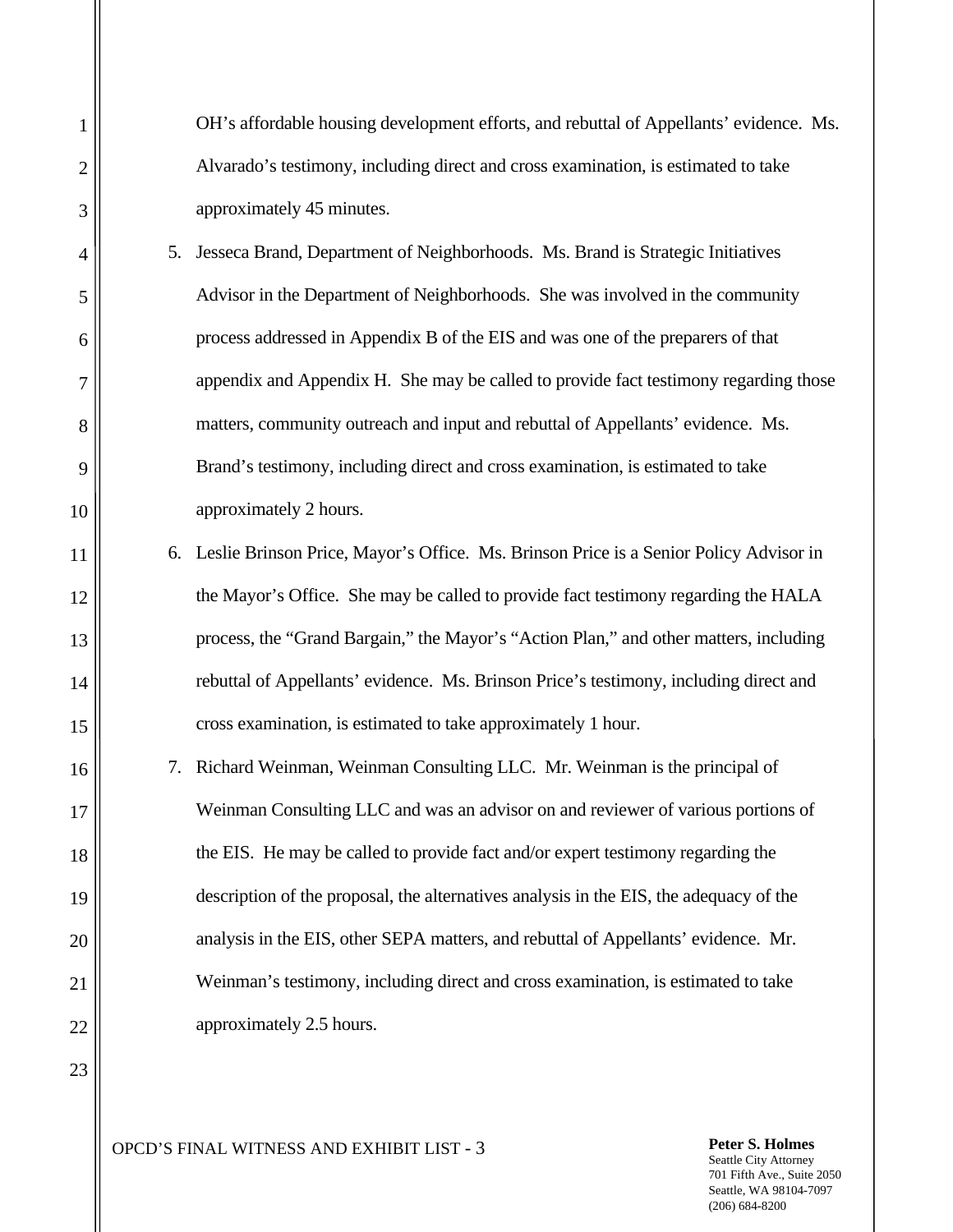8. Chris Mefford, Community Attributes, Inc. Mr. Mefford is President and CEO of CAI and was involved in preparing CAI's November, 2016, Economic Analysis of MHA. He may be called to provide fact and/or expert testimony regarding the economic feasibility of MHA requirements, as well as other housing market and economic matters and rebuttal of Appellants' evidence. Mr. Mefford's testimony, including direct and cross examination, is estimated to take approximately 3 hours.

9. Kevin Ramsey, BERK Consulting. Mr. Ramsey is a Senior Associate at BERK Consulting. Mr. Ramsey was an author and reviewer of the Housing and Socioeconomics section in the EIS and Appendices I and M. He may be called to provide fact and/or expert testimony regarding the Housing and Socioeconomics analysis in the EIS and rebuttal of Appellants' evidence. Mr. Ramsey's testimony, including direct and cross examination, is estimated to take approximately 3 hours. 10. Kevin Gifford, BERK Consulting. Mr. Gifford is a Senior GIS and Data Analyst at BERK Consulting. Mr. Gifford was an author and reviewer of the Land Use and Aesthetics sections of the EIS. He may be called to provide fact and/or expert testimony regarding the Land Use and Aesthetics analyses in the EIS and rebuttal of Appellants' evidence. Mr. Gifford's testimony, including direct and cross examination, is estimated to take approximately 4 hours.

11. Ariel Davis, Fehr & Peers. Ariel Davis is a Transportation Planner with Fehr & Peers. She may be called to provide fact and/or expert testimony regarding the potential transportation impacts and analysis for the non-project citywide MHA proposal and rebuttal of Appellants' evidence. Ms. Davis was the primary author of

OPCD'S FINAL WITNESS AND EXHIBIT LIST - 4 **Peter S. Holmes**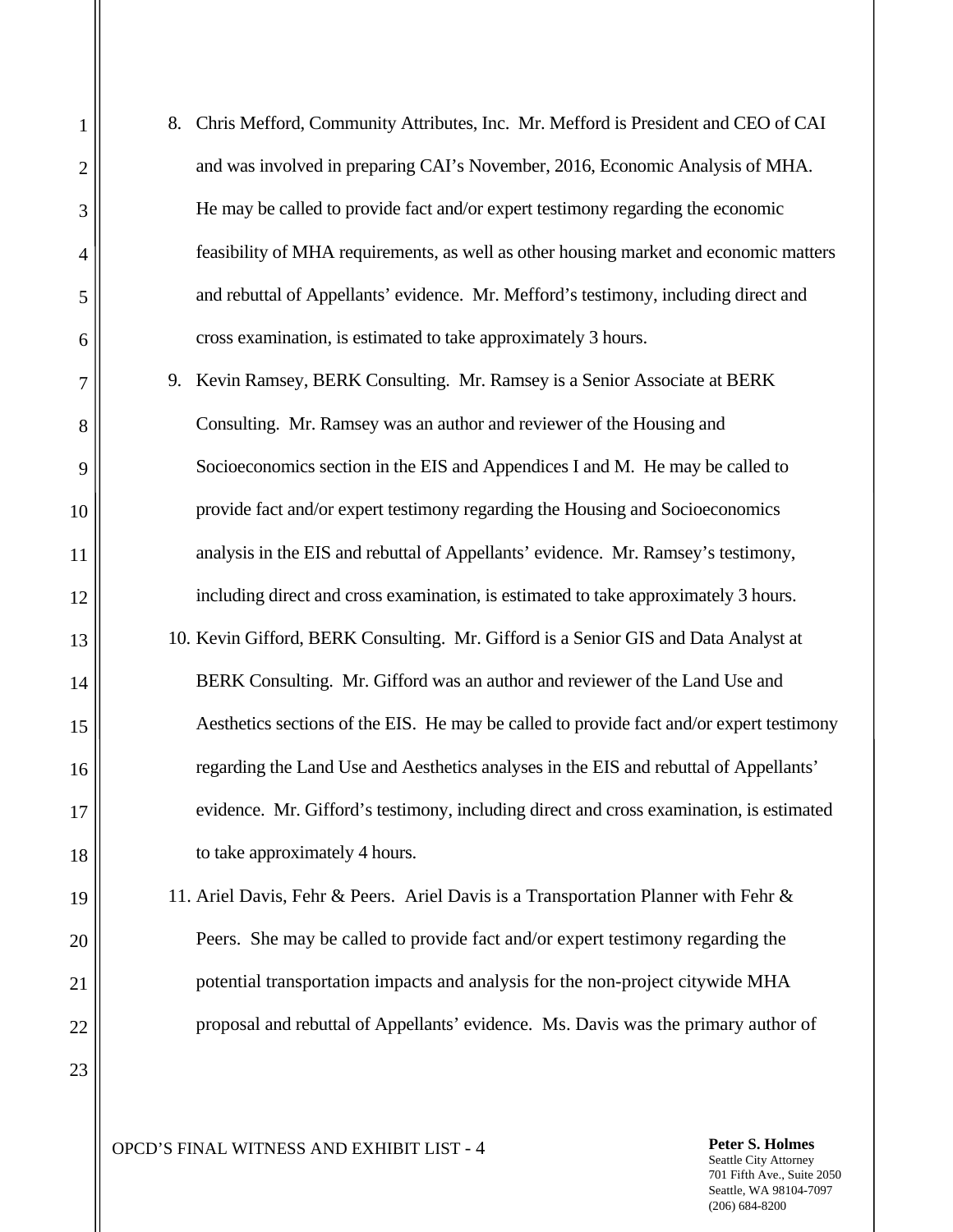the transportation chapter of the EIS. Ms. Davis' testimony, including direct and cross examination, is estimated to take approximately 1.5 hours.

- 12. Katie Wilson, ESA. Katie Wilson is a historic resources consultant with Environmental Science Associates ("ESA"). She may be called to provide fact and/or expert testimony regarding the potential historic resources impacts and analysis for the non-project citywide MHA proposal and rebuttal of Appellants' evidence. Ms. Wilson was the primary author of the historic resources chapter of the EIS. Ms. Wilson's testimony, including direct and cross examination, is estimated to take approximately 2 hours.
- 13. Paula Johnson, ESA. Paula Johnson is a historic resources consultant with ESA. She may be called to provide fact and/or expert testimony regarding the potential historic resources impacts and analysis for the non-project citywide MHA proposal and rebuttal of Appellants' evidence. Ms. Johnson was a reviewer of the historic resource analysis included in the EIS. Ms. Johnson's testimony, including direct and cross examination, is estimated to take approximately 2 hours.
- 14. Sharese Graham, ESA. Sharese Graham is a project manager for ESA. She may be called upon to provide fact and/or expert testimony regarding the potential impacts on biological resources, open space and recreation, public services and utilities, air quality and greenhouse gas emissions as a result of the non-project citywide MHA proposal, and rebuttal of Appellants' evidence. Ms. Graham was a contributing author and the reviewer of chapter 3.5 (historic resources), chapter 3.6 (biological resources), chapter 3.7 (open space and recreation), chapter 3.8 (public services and utilities), and chapter 3.9 (air quality and greenhouse gas emissions). Ms. Graham's

OPCD'S FINAL WITNESS AND EXHIBIT LIST - 5 **Peter S. Holmes**

1 2 3 4 5 6 7 8 9 10 11 12 13 14 15 16 17 18 19 20 21 22 23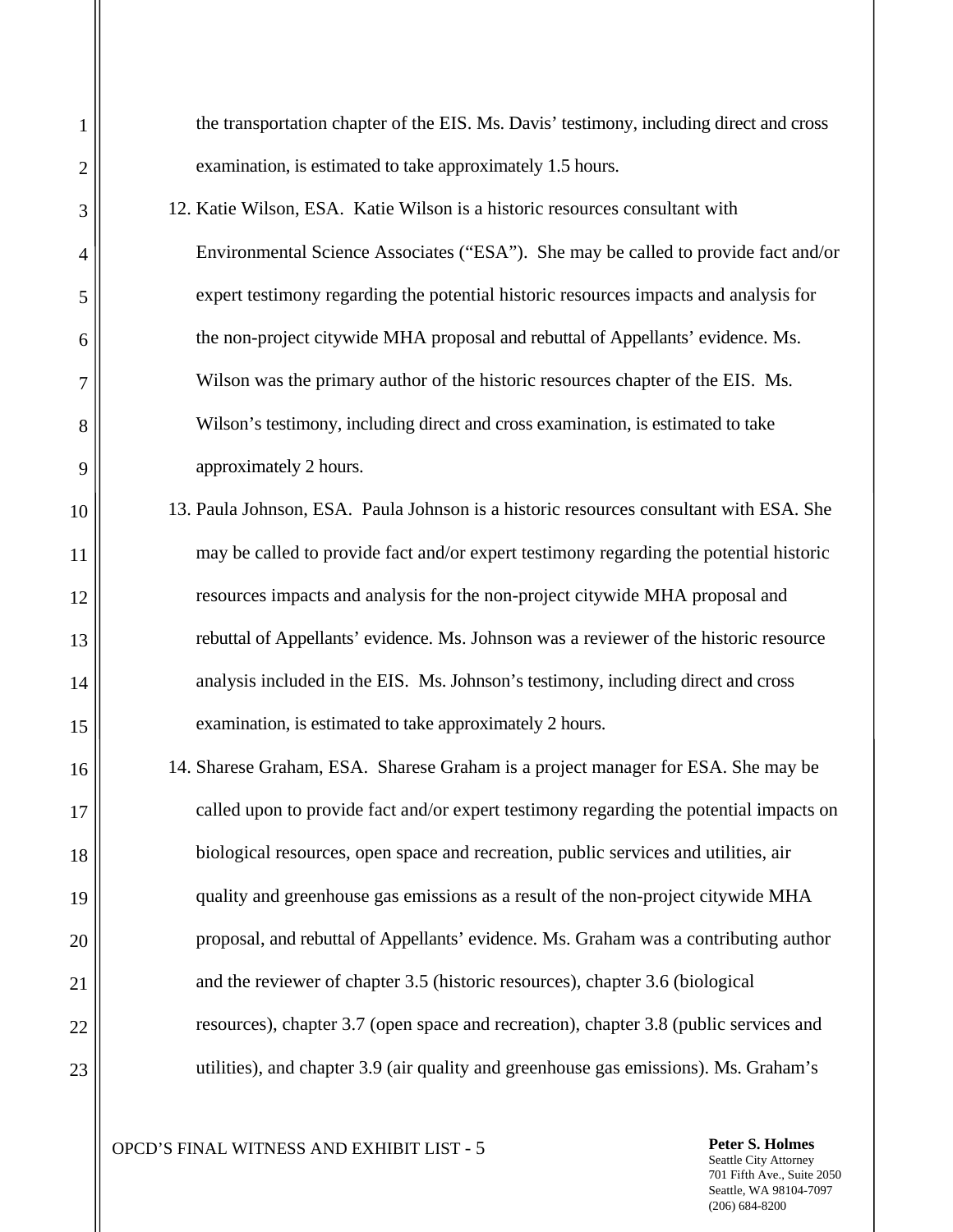testimony, including direct and cross examination, is estimated to take approximately 2 hours.

- 15. Mark Johnson, ESA. Mark Johnson is a project director for ESA. He may be called upon to provide fact and/or expert testimony regarding the potential impacts on biological resources, open space and recreation, public services and utilities, air quality and greenhouse gas emissions as a result of the non-project citywide MHA proposal, and rebuttal of Appellants' evidence. Mr. Johnson was a reviewer of chapter 3.5 (historic resources), chapter 3.6 (biological resources), chapter 3.7 (open space and recreation), chapter 3.8 (public services and utilities), and chapter 3.9 (air quality and greenhouse gas emissions). Mr. Johnsons' testimony, including direct and cross examination, is estimated to take approximately 1.5 hours.
- 16. Ilon Logan, ESA. Ilon Logan is an environmental consultant for ESA. She may be called upon to provide fact and/or expert testimony regarding the biological resources impacts and analysis for the non-project citywide MHA proposal and rebuttal of Appellants' evidence. Ms. Logan was the lead author of the critical areas sections of chapter 3.6 biological resources. Ms. Logan's testimony, including direct and cross examination, is estimated to take approximately 1 hour.
- 17. Mike Leech, ESA. Mike Leech is a GIS director for ESA. He may be called upon to provide fact and/or expert testimony regarding the use of GIS in the biological resources impact analysis and rebuttal of Appellants' evidence. Mr. Leech's testimony, including direct and cross examination, is estimated to take approximately 2 hours.
- 18. Chris Sanchez, ESA. Chris Sanchez is a senior technical consultant from the San Francisco Office of ESA. He may be called to provide fact/or expert testimony

OPCD'S FINAL WITNESS AND EXHIBIT LIST - 6 **Peter S. Holmes**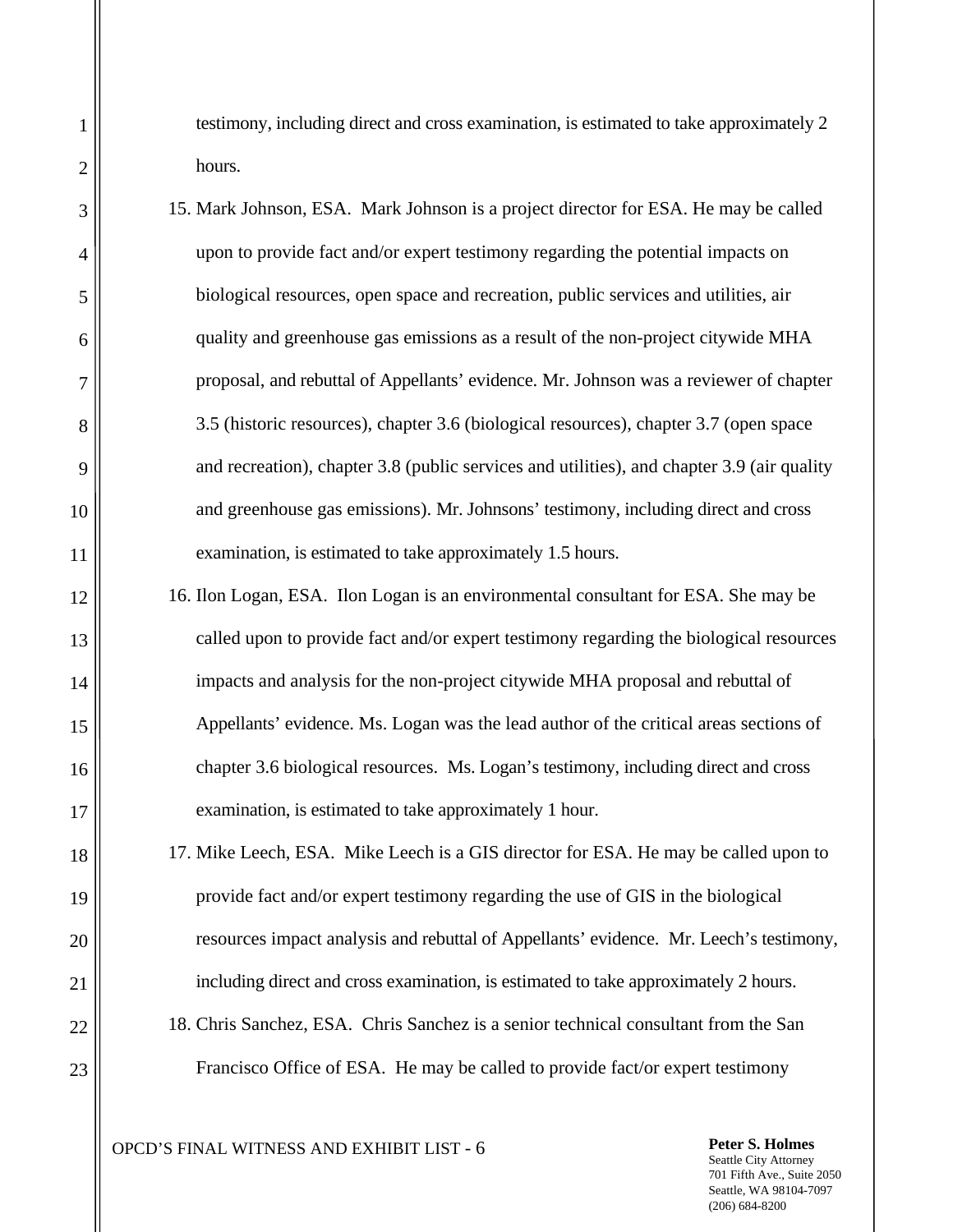regarding the potential impacts to air quality and greenhouse gas emissions from the non-project citywide MHA proposal, other issues associated with chapter 3.9 of the EIS, air quality and greenhouse gas emissions impact analysis, and rebuttal of Appellants' evidence. Mr. Sanchez's testimony may be provided telephonically. Mr. Sanchez's testimony, including direct and cross examination, is estimated to take approximately 1.5 hours.

- 19. James E. Dasher II. James Dasher is a noise control specialist with the City of Seattle Department of Construction and Inspections. He may be called to provide fact/or expert testimony regarding the content, application and enforcement of the City noise ordinance, potential noise impacts from the non-project citywide MHA proposal, and rebuttal of Appellants' evidence. Mr. Dasher's testimony, including direct and cross examination, is estimated to take approximately 1.5 hours.
- 20. Nolan Rundquist. Nolan Rundquist is a PNW-ISA Certified Tree Risk Assessor and has worked as a Seattle City Arborist since 1988. Mr. Rundquist may be called to provide fact and/or expert testimony regarding Seattle's trees, focusing on SDOT's Seattle Street Tree Management Plan, and rebuttal of Appellants' evidence. Mr. Rundquist's testimony, including direct and cross examination, is estimated to take approximately 2 hours.
- 21. Rick Jacobus. Mr. Jacobus is a Principal with Street Level Advisors. He may be called upon to provide fact and/or expert testimony regarding affordable housing programs nationally and in Seattle, EIS alternatives, and housing and socioeconomic matters, and rebuttal of Appellants' evidence. Mr. Jacobus' testimony, including direct and cross examination, is estimated to take approximately 2.5 hours.

OPCD'S FINAL WITNESS AND EXHIBIT LIST - 7 **Peter S. Holmes**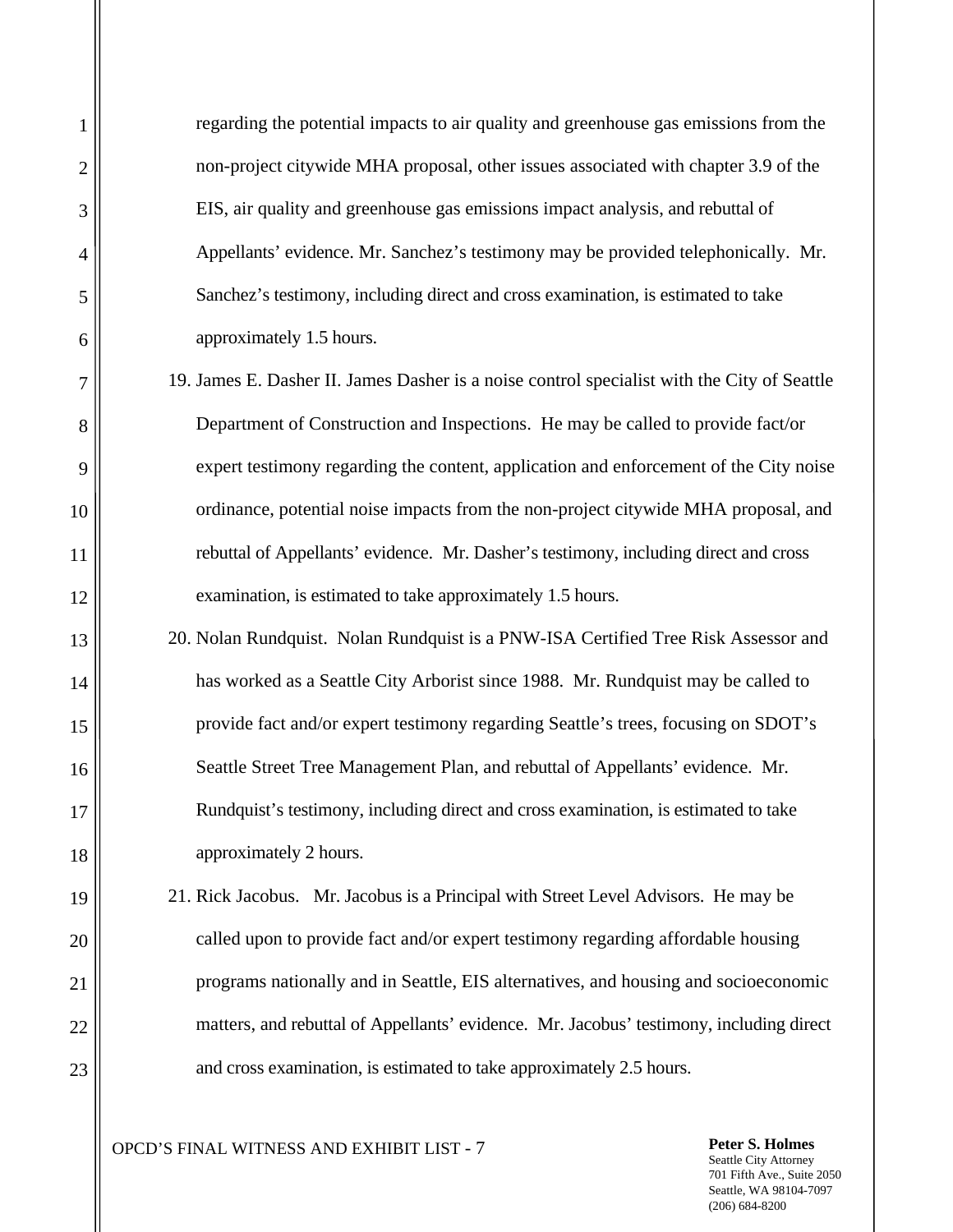## **II. EXHIBITS**

1

2 3 4 5 The City's exhibit list is set forth below. The City reserves the right to: (1) offer any exhibit produced by any party in discovery; (2) offer any exhibit identified by another party; (3) offer any rebuttal exhibits as allowed by the Hearing Examiner; (4) offer illustrative exhibits; and, (5) offer exhibits for impeachment purpose as allowed by the applicable rules of evidence.

| 6  | <b>BEG BATES</b> | EX             | <b>DESCRIPTION</b>                                                         |
|----|------------------|----------------|----------------------------------------------------------------------------|
|    |                  | NO             |                                                                            |
| 7  | COS_000001       | $\mathbf{1}$   | DEIS & Appendices (June 8, 2017)                                           |
|    | COS_000827       | $\overline{2}$ | FEIS & Appendices (November 9, 2017)                                       |
| 8  | COS_002366       | 3              | Seattle 2035 Comprehensive Plan (November 2017)                            |
|    | COS_002958       | $\overline{4}$ | Seattle 2035 Comprehensive Plan DEIS (May 4, 2015)                         |
| 9  | COS_003352       | $\overline{5}$ | Seattle 2035 Comprehensive Plan FEIS (May 4, 2015)                         |
|    | COS_004344       | 6              | Resolution 31546                                                           |
| 10 | COS_004356       | $\overline{7}$ | Seattle Housing Affordability and Livability Agenda, Final Advisory        |
|    |                  |                | Committee Recommendations to Mayor Edward B. Murry and the Seattle         |
| 11 |                  |                | City Council (July 13, 2015)                                               |
|    | COS_004432       | 8              | Housing Seattle: A Roadmap to an Affordable and Livable City, An Action    |
| 12 |                  |                | Plan to Address Seattle's Affordability Crisis, July 13, 2015, Proposed by |
|    |                  |                | Mayor Ed Murray                                                            |
| 13 | COS_004444       | 9              | Statement of intent for Basic Framework for Mandatory Inclusionary         |
|    |                  |                | Housing and Commercial Linkage Fee (July 13, 2015)                         |
| 14 | COS_004448       | 10             | Resolution 31622                                                           |
|    | COS_004462       | 11             | Resolution 31612                                                           |
| 15 | COS_004473       | 12             | Ordinance 124895                                                           |
|    | COS_004531       | 13             | Ordinance 125108                                                           |
| 16 | COS_004593       | 14             | Community Attributes, Inc., Technical Memorandum Re: Economic              |
|    |                  |                | Analysis of MHA (November 29, 2016)                                        |
| 17 | COS_004621       | 15             | Community Attributes, Inc. Economic Analysis Pro Forma Model               |
| 18 | COS_004655       | 16             | Community Attributes, Inc. Residual Land Value Output Summary              |
|    |                  |                | Comparison                                                                 |
| 19 | COS_004657       | 17             | MHA Production Model v1b.pdf                                               |
|    | COS_004672       | 18             | Seattle Residential Affordable Housing Impact and Mitigation Study, DRA    |
| 20 |                  |                | (December 16, 2016)                                                        |
|    | COS_004767       | 19             | City Council briefing presentation to PLUZ Committee (July 8, 2016)        |
| 21 | COS_004786       | 20             | Seattle Office of Housing, 2017 Investment Report, Incentive Zoning and    |
|    |                  |                | Mandatory Housing Affordability (March 2018)                               |
| 22 | COS_004813       | 21             | Seattle Office of Housing, Annual Investments Report - 2017 (March 2018)   |
|    | COS_004843       | 22             | Housing Funding Policies, Seattle Office of Housing                        |
| 23 | COS_004915       | 23             | Making an Effective Draft EIS Comment                                      |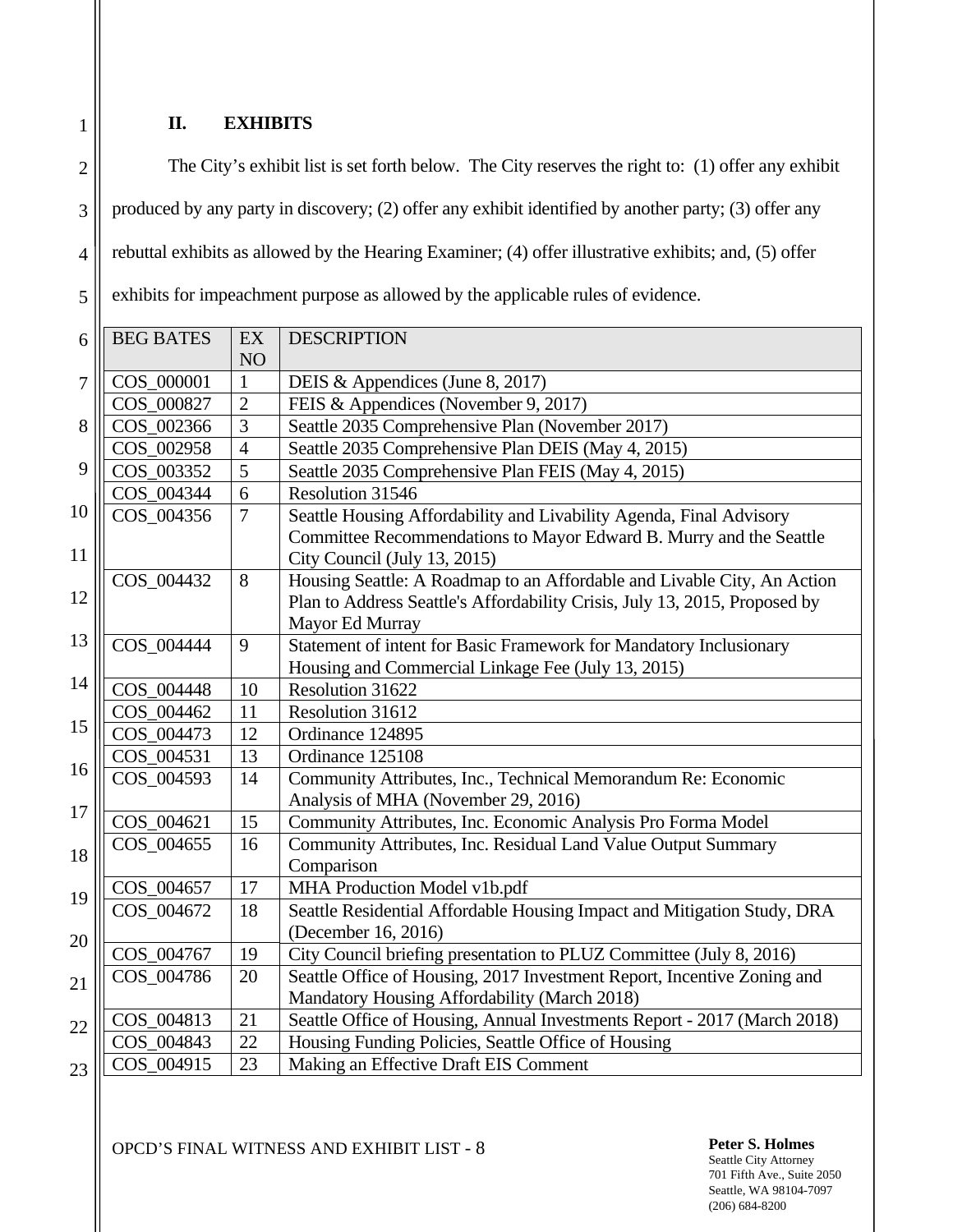| 1  | COS_004916 | 24       | <b>MHA DEIS Comment Form</b>                                                           |
|----|------------|----------|----------------------------------------------------------------------------------------|
|    | COS_004918 | 25       | Notice of Availability of DEIS                                                         |
| 2  | COS_004920 | 26       | Determination of Significance Notice                                                   |
|    | COS 004922 | 27       | <b>MHA EIS Comment Card</b>                                                            |
| 3  | COS_004924 | 28       | <b>MHA EIS Scoping Handout</b>                                                         |
|    | COS_004928 | 29       | <b>MHA EIS Notice of Availability</b>                                                  |
| 4  | COS_004930 | 30       | Resolution 31762                                                                       |
|    | COS 004958 | 31       | Ordinance 125429                                                                       |
| 5  | COS_005054 | 32       | Development Capacity Report: Updating Seattle's Comprehensive Plan, City               |
|    |            |          | of Seattle (September 2014)                                                            |
| 6  | COS_005076 | 33       | City of Seattle Equitable Development Implementation Plan (April 2016)                 |
|    | COS_005131 | 34       | Seattle Pedestrian Master Plan - Implementation Plan 2018 - 2022 Progress              |
| 7  |            |          | Report (October 2017)                                                                  |
|    | COS_005199 | 35       | <b>Travel Demand Model Flow Chart</b>                                                  |
| 8  | COS_005200 | 36       | King County Metro Right Sized Parking Final Report (August 2015)                       |
|    | COS_005248 | 37       | Ordinance 125558                                                                       |
| 9  | COS_005392 | 38       | <b>Seattle Annexation List</b>                                                         |
| 10 | COS_005395 | 39       | Slip Sheet Department of Archaeology and Historic Preservation -                       |
|    |            |          | Copyrighted publication will be available at hearing if necessary                      |
| 11 | COS_005396 | 40       | South Park City Inventory Data                                                         |
|    | COS_005400 | 41       | Westwood Highland Park City Inventory Data                                             |
| 12 | COS_005401 | 42       | <b>Inventoried Properties Map</b>                                                      |
|    | COS_005402 | 43       | Westwood Highland Park - Seattle Historical Sites - Example 1                          |
| 13 | COS_005404 | 44       | Westwood Highland Park - Seattle Historical Sites - Example 2                          |
|    | COS_005406 | 45       | Secretary of the Interior's Standards for the Treatment of Historic Properties         |
| 14 |            |          | with 5 Guidelines for Preserving, Rehabilitating, Restoring & Reconstructing           |
|    |            |          | <b>Historic Buildings</b>                                                              |
| 15 | COS_005658 | 46       | Early Neighborhood Historic Resources Survey Report and Context                        |
|    |            |          | Statement (Lange and Veith)                                                            |
| 16 | COS_005702 | 47       | First Hill: An Inventory of Buildings and Urban Design Resources; Common               |
|    |            |          | Building Types (Folke and Steinbrueck)                                                 |
| 17 | COS_005704 | 48       | Historic Property Survey Report: Seattle's Neighborhood Commercial                     |
|    |            |          | Districts (Sheridan)                                                                   |
| 18 | COS_005745 | 49       | Survey Report: Comprehensive Inventory of City-Owned Historic Resources                |
|    |            |          | (Wickwire)                                                                             |
| 19 | COS_005790 | 50       | Unreinforced Masonry Policy Committee - Recommendations to the City of                 |
|    | COS_005813 | 51       | Seattle<br>Mayor's Executive Order 2017-11 - Improving protections for urban trees and |
| 20 |            |          |                                                                                        |
|    | COS_005816 | 52       | canopy cover<br>Urban Forest Stewardship Plan                                          |
| 21 | COS_005895 | 53       | 2016 Tree Canopy Assessment Executive Summary                                          |
| 22 | COS_005913 |          | Tree Canopy Assessment Webinar PowerPoint Presentation (2017)                          |
|    | COS_005962 | 54<br>55 | Web Page Slip Sheet to Tree Canopy Assessment Webinar Presentation                     |
| 23 |            |          | (2017)                                                                                 |
|    |            |          |                                                                                        |

OPCD'S FINAL WITNESS AND EXHIBIT LIST - 9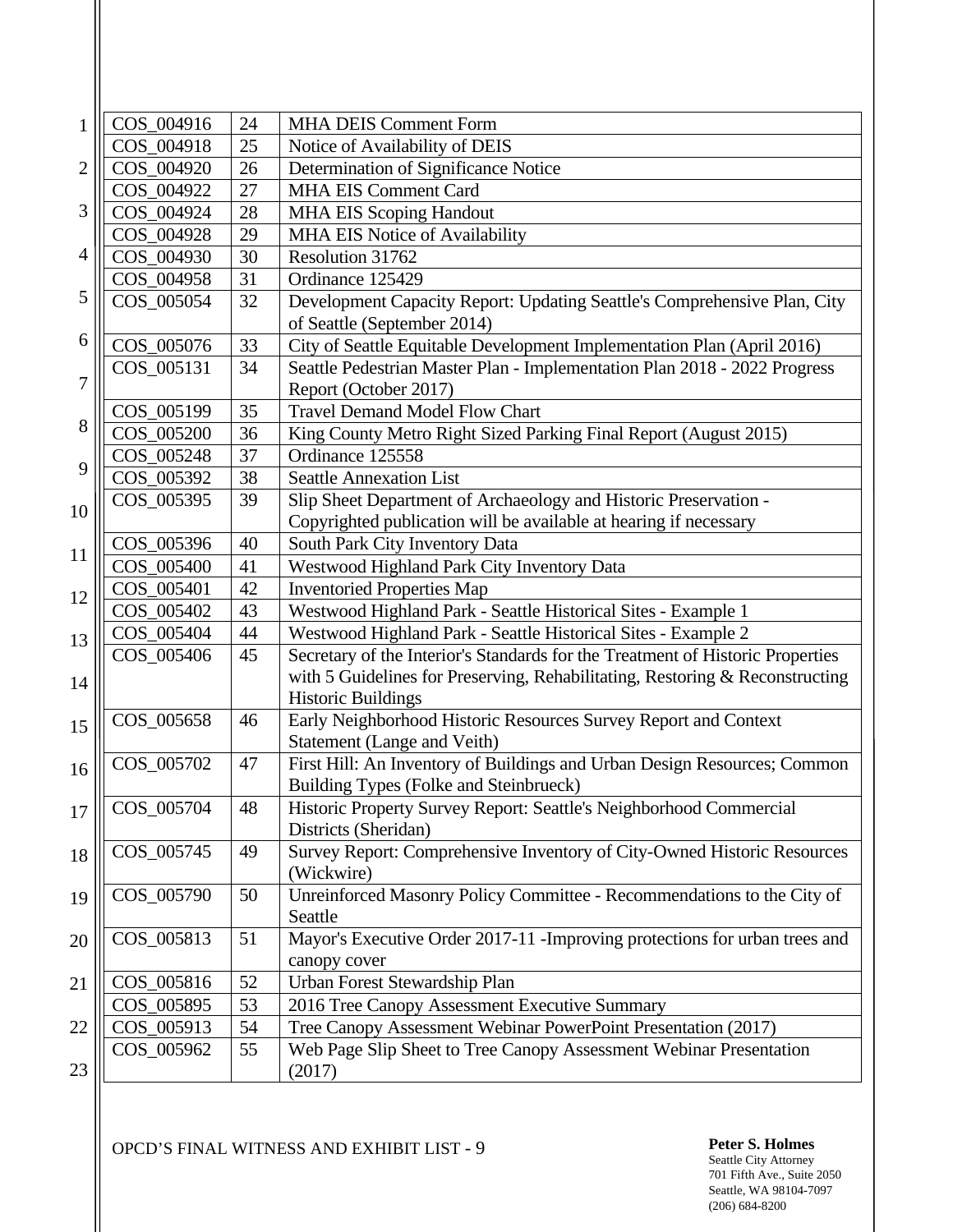| 1              | COS_005964 | 56 | Seattle 2015 LiDAR Canopy Cover Assessment Webinar Questions (May        |
|----------------|------------|----|--------------------------------------------------------------------------|
| $\overline{2}$ | COS_005968 | 57 | 10, 2017<br>City of Seattle RFP for LIDAR-based Canopy Cover Assessment  |
|                | COS_005971 | 58 | <b>Seattle's Forest Ecosystem Values</b>                                 |
| 3              | COS 006003 | 59 | <b>Street Tree Management Plan</b>                                       |
|                | COS_006007 | 60 | SDCI Tip 242 Tree Protection Regulations                                 |
| 4              | COS_006012 | 61 | Director's Rule 30-2015 Standards for Landscaping                        |
|                | COS_006028 | 62 | Executive Order 0305 Tree Replacement                                    |
| 5              | COS_006030 | 63 | LIDAR-Based Canopy Cover Assessment - Proposal from University of        |
|                |            |    | Vermont Spatial Analysis Laboratory                                      |
| 6              | COS_006054 | 64 | Draft Updates to Seattle's Tree Regulations                              |
|                | COS_006064 | 65 | Duwamish River Cumulative Health Impacts Analysis                        |
| 7              | COS_006112 | 66 | Tree Regulations Research Project - Phase II Final Findings and          |
|                |            |    | Recommendations                                                          |
| 8              | COS_006127 | 67 | <b>SDOT Street Tree Manual</b>                                           |
|                | COS_006187 | 68 | SDCI Director's Rule 10-2006 - When administrative design review is      |
| 9              |            |    | required to save exceptional trees                                       |
|                | COS_006188 | 69 | SDCI Director's Rule 16-2008 - Designation of Exceptional Trees          |
| 10             | COS_006194 | 70 | Parks and Open Space Plan                                                |
|                | COS_006362 | 71 | 2017 Email Communication from Rebecca Asencio at Seattle Public Schools  |
| 11             |            |    | (SPS)                                                                    |
| 12             | COS_006365 | 72 | SPS Seattle School District No. 1 Student/Facility SF Allocation Summary |
|                | COS_006367 | 73 | SPS Response to Capacity Needs                                           |
| 13             | COS_006369 | 74 | <b>SPS Facilities Master Plan</b>                                        |
|                | COS_006911 | 75 | Seattle Plan to Protect Seattle's Waterways                              |
| 14             | COS_007301 | 76 | King County Fact Sheet: 2018 CSO Long Term                               |
|                | COS_007305 | 77 | Seattle Fire Department Annual Report 2017                               |
| 15             | COS 007353 | 78 | <b>Seattle Climate Action 2018</b>                                       |
|                | COS_007375 | 79 | Resume Richard Weinman, Weinman Consulting LLC                           |
| 16             | COS_007377 | 80 | Resume Chris Mefford, Community Attributes, Inc                          |
|                | COS 007378 | 81 | Resume Elliot Weiss, Community Attributes, Inc                           |
| 17             | COS_007379 | 82 | <b>Resume Kevin Ramsey, BERK Consulting</b>                              |
|                | COS_007381 | 83 | Resume Kevin Gifford, BERK Consulting                                    |
| 18             | COS_007383 | 84 | Resume Ariel Davis, Fehr & Peers                                         |
|                | COS_007384 | 85 | Resume Katie Wilson, ESA                                                 |
| 19             | COS_007408 | 86 | Resume Paula Johnson Burke, ESA                                          |
|                | COS_007412 | 87 | Resume Sharese Graham, ESA                                               |
| 20             | COS_007416 | 88 | Resume Mark Johnson, ESA                                                 |
|                | COS_007420 | 89 | Resume Ilon Logan, ESA                                                   |
| 21             | COS_007445 | 90 | Resume Mike Leech, ESA                                                   |
| 22             | COS_007449 | 91 | Resume Daniel Sloat, ESA                                                 |
|                | COS_007453 | 92 | Resume James Edwin Dasher II                                             |
| 23             | COS_007454 | 93 | <b>Resume Nolan Rundquist</b>                                            |
|                | COS_007457 | 94 | <b>Resume Rick Jacobus</b>                                               |

OPCD'S FINAL WITNESS AND EXHIBIT LIST - 10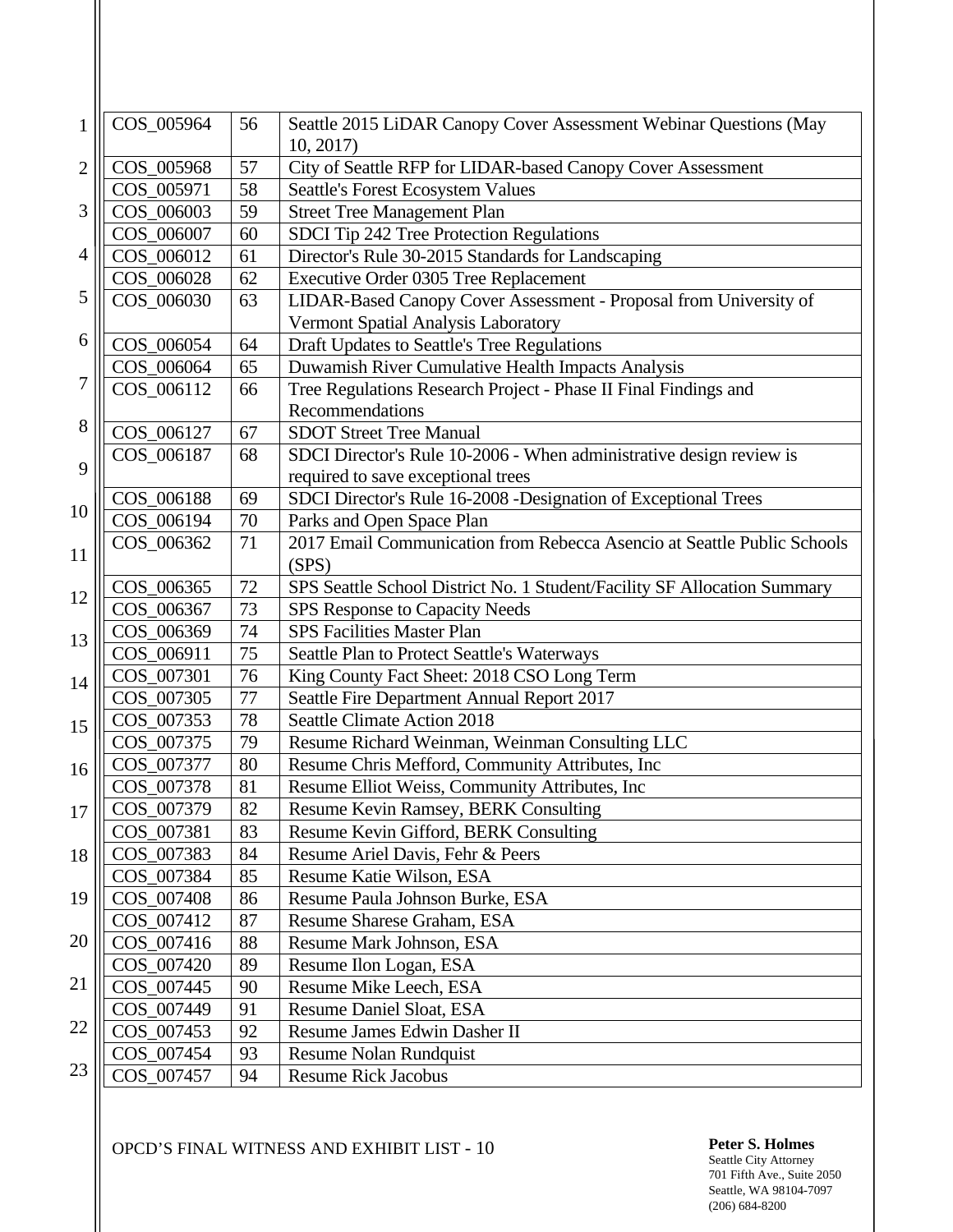| $\mathbf{1}$ | COS_007462 | 95  | <b>Resume Chris Sanchez</b>                                              |
|--------------|------------|-----|--------------------------------------------------------------------------|
|              | COS_007470 | 96  | SMC Chapter 23.41 Design Review                                          |
| 2            | COS_007494 | 97  | SMC Chapter 25.09 Environmentally Critical Areas                         |
|              | COS_007600 | 98  | SMC Chapter 25.11 Tree Protection                                        |
| 3            | COS_007608 | 99  | SMC 23.22.020 Content of Preliminary Plat Application                    |
|              | COS_007610 | 100 | SMC 23.24.020 Short Plats - Content of Application                       |
| 4            | COS_007611 | 101 | SMC 23.24.040 Short Plats - Criteria for Approval                        |
|              | COS_007613 | 102 | Map - Proposed Areas with New, Mandatory Affordable Housing              |
| 5            | COS_007614 | 103 | Selected Exhibits from FEIS                                              |
|              | COS 007635 | 104 | Housing Production, Filtering and Displacement: Untangling the           |
| 6            |            |     | Relationships, Miriam Zuk and Karen Chapple (May 2016)                   |
|              | COS_007647 | 105 | Ordinance 125173                                                         |
| 7            | COS_007655 | 106 | Meeting in a Box materials                                               |
|              | COS_007667 | 107 | Materials provided at public scoping meetings                            |
| 8            | COS_007671 | 108 | Display Board used at 1/26/16 public event                               |
| 9            | COS_007672 | 109 | Display Board used at 4/19/16 community open house                       |
|              | COS_007677 | 110 | Principles to Guide Implementation of Mandatory Housing Affordability    |
| 10           | COS_007684 | 111 | List of Neighborhood Inventories with Dates                              |
|              | COS_007686 | 112 | City of Kirkland Comprehensive Plan Update, Chapter 2, DEIS (July 2004)  |
| 11           | COS 007710 | 113 | Woodinville DEIS (November 2014)                                         |
|              | COS_007997 | 114 | Bellevue Expanded Environmental Checklist - 2015 Comprehensive Plan      |
| 12           |            |     | Update (February 10, 2015)                                               |
|              | COS_008025 | 115 | OPCD's Director's Report and Recommended Plan (May 2016)                 |
| 13           | COS_008359 | 116 | Central Staff Memo with Attachments (September 6, 2016)                  |
|              | COS_008469 | 117 | Central Staff Memo (September 19, 2016)                                  |
| 14           | COS_008552 | 118 | MHA Dev Capacity Calculation Spreadsheet.pdf                             |
|              | COS_008557 | 119 | <b>Urban Village Profiles</b>                                            |
| 15           | COS_008585 | 120 | Chapter 3.5, Uptown Urban Center Rezone DEIS (July 18, 2016)             |
|              | COS_008604 | 121 | Chapter 3.5, Uptown Urban Center Rezone FEIS (March 2017)                |
| 16           | COS_008610 | 122 | Trees for All                                                            |
|              | COS 008611 | 123 | SMC Chapter 15.43 - Tree and Vegetation Management in Public Places      |
| 17           | COS_008616 | 124 | SMC Chapter 23.58B - Affordable Housing Impact Mitigation Program for    |
|              |            |     | <b>Commercial Development</b>                                            |
| 18           | COS_008636 | 125 | SMC Chapter 23.58C - Mandatory Housing Affordability for Residential     |
|              |            |     | Development                                                              |
| 19           | COS_008661 | 126 | Memo: Seattle 2035: Growth Strategy and Land Use Elements (June 2, 2016) |
|              | COS_008664 | 127 | DPD DON Interdepartmental Agreement on Review of Historic Buildings      |
| 20           |            |     | for SEPA and Other Reviews (Amended February 2014)                       |
|              | COS_008678 | 128 | Supply Skepticism: Housing Supply and Affordability, Vicki Been et al.,  |
| 21           |            |     | (October 26, 2017)                                                       |
|              | COS_004671 | 129 | Performance/Payment Conversion                                           |
| 22           |            |     |                                                                          |

23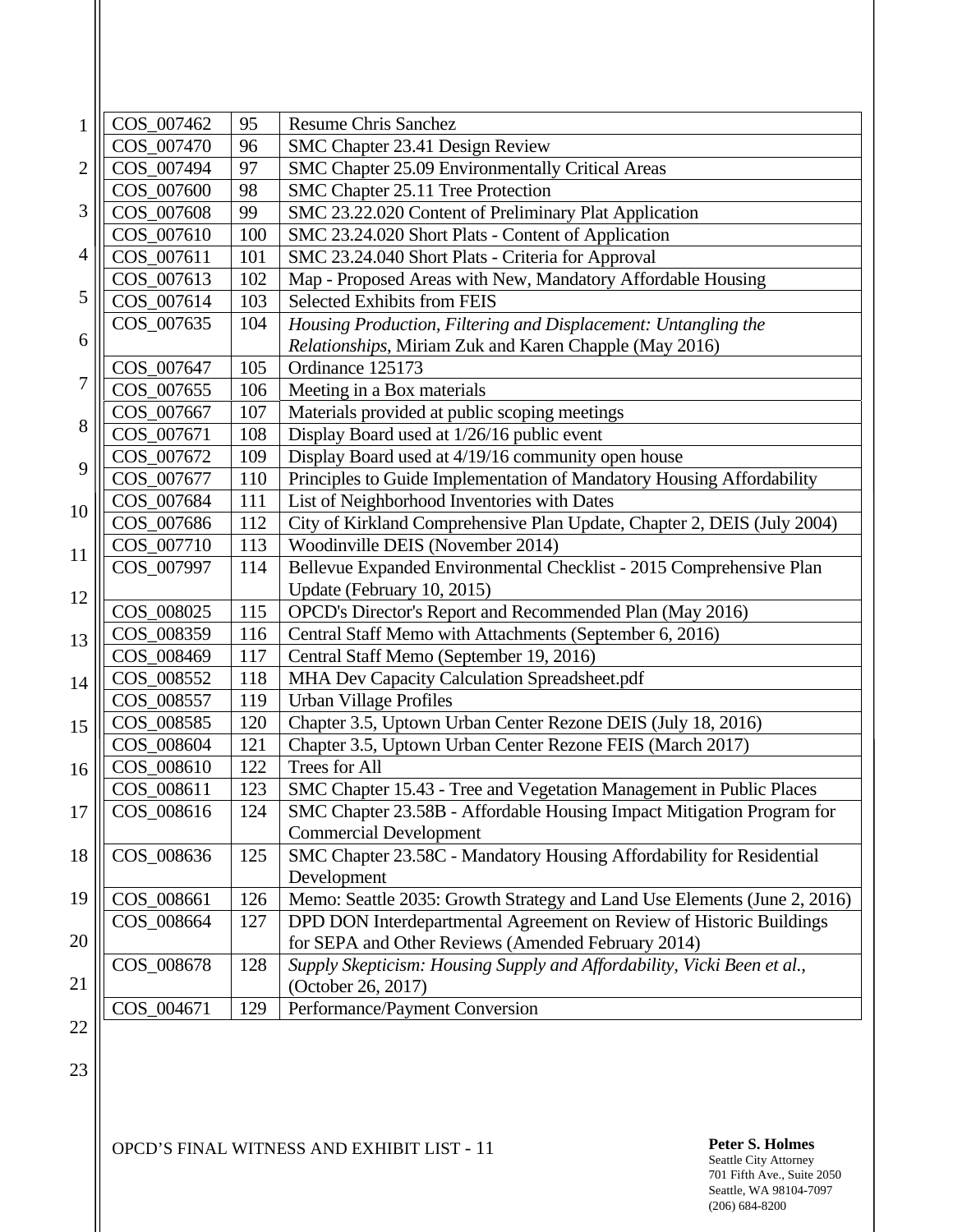| 1              | DATED this 21st day of June, 2018. |                                                                    |
|----------------|------------------------------------|--------------------------------------------------------------------|
| $\overline{c}$ |                                    | PETER S. HOLMES<br><b>Seattle City Attorney</b>                    |
| 3              |                                    | <b>SSIeff Weber, WSBA No. 24496</b>                                |
| 4              |                                    | Daniel B. Mitchell, WSBA #38341<br><b>Assistant City Attorneys</b> |
| 5              |                                    | Seattle City Attorney's Office                                     |
| 6              |                                    | 701 Fifth Ave., Suite 2050<br>Seattle, WA 98104-7091               |
| 7              |                                    | Ph: (206) 684-8200<br>Fax: (206) 684-8284                          |
| 8              |                                    | Email: jeff.weber@seattle.gov;<br>daniel.mitchell@seattle.gov      |
| 9              |                                    | <b>Attorneys for Respondent</b>                                    |
| 10             |                                    | Seattle Office of Planning and Community<br>Development            |
| 11             |                                    |                                                                    |
| 12             |                                    | VAN NESS FELDMAN LLP                                               |
| 13             |                                    | /s/Tadas A. Kisielius, WSBA No. 28734<br>Dale Johnson, WSBA #26629 |
| 14             |                                    | Clara Park, WSBA #52255                                            |
| 15             |                                    | 719 Second Avenue, Suite 1150<br>Seattle, WA 98104                 |
| 16             |                                    | $T: (206) 623-9372$<br>E: tak@vnf.com; dnj@vnf.com; cpark@vnf.com  |
| 17             |                                    | Co-counsel for the City of Seattle Office of Planning              |
| 18             |                                    | and Community Development                                          |
| 19             |                                    |                                                                    |
| 20             |                                    |                                                                    |
| 21             |                                    |                                                                    |
| 22             |                                    |                                                                    |
| 23             |                                    |                                                                    |
|                |                                    |                                                                    |

**OPCD'S FINAL WITNESS AND EXHIBIT LIST - 12** 

**Peter S. Holmes**<br>Seattle City Attorney 701 Fifth Ave., Suite 2050 Seattle, WA 98104-7097 (206) 684-8200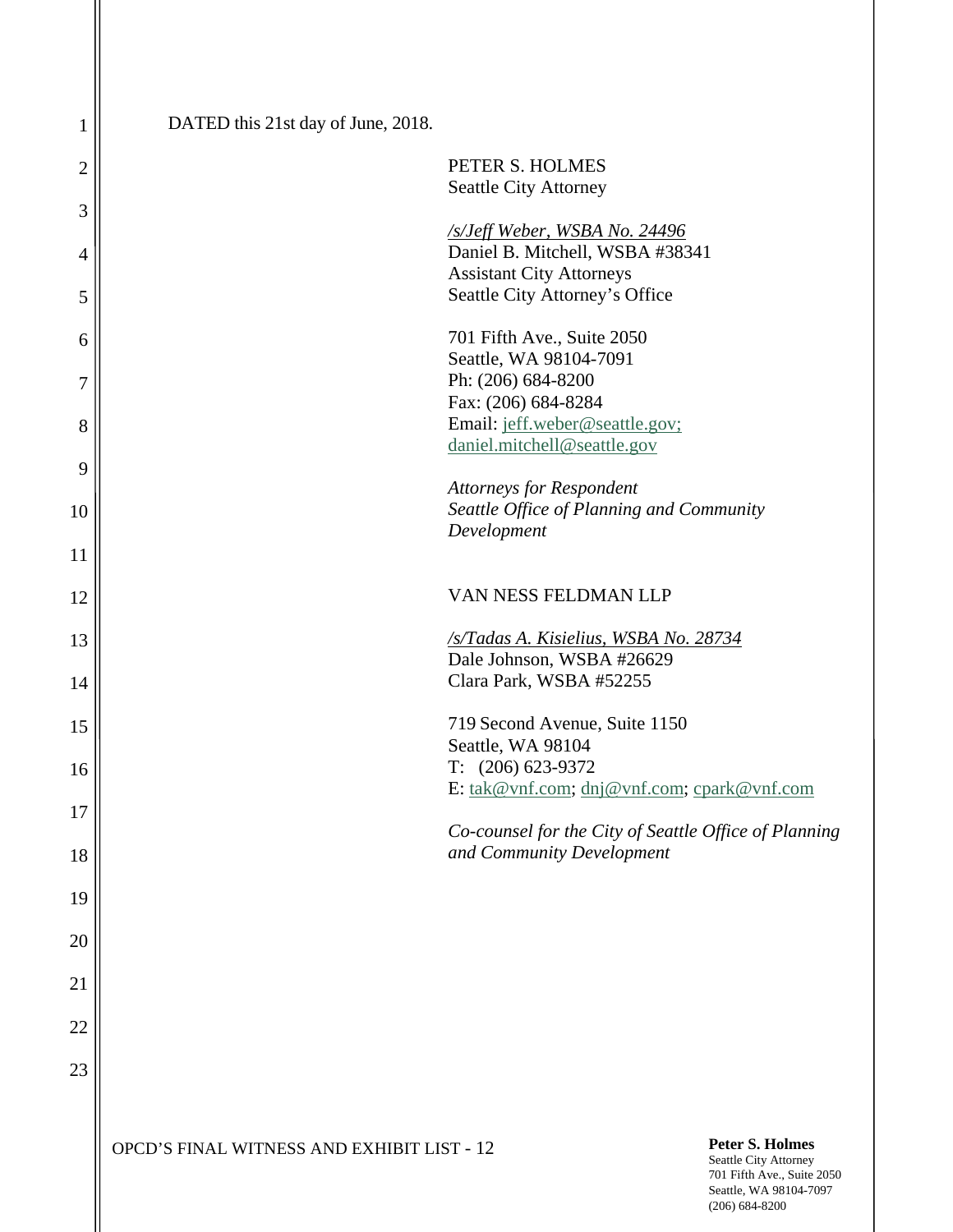| 1              |                                                                                                  |                                |                                                                                                         |  |  |
|----------------|--------------------------------------------------------------------------------------------------|--------------------------------|---------------------------------------------------------------------------------------------------------|--|--|
| $\overline{2}$ |                                                                                                  |                                |                                                                                                         |  |  |
| 3              |                                                                                                  |                                |                                                                                                         |  |  |
| 4              | BEFORE THE HEARING EXAMINER<br><b>CITY OF SEATTLE</b>                                            |                                |                                                                                                         |  |  |
| 5              | In the Matter of the Appeal of:<br><b>Hearing Examiner File</b>                                  |                                |                                                                                                         |  |  |
| 6              | <b>WALLINGFORD COMMUNITY</b>                                                                     | W-17-006 through W-17-014      |                                                                                                         |  |  |
| 7              | COUCIL, ET AL.,                                                                                  | <b>CERTIFICATE OF SERVICE</b>  |                                                                                                         |  |  |
| 8              | of the adequacy of the FEIS issued by the<br>Director, Office of Planning and Community          |                                |                                                                                                         |  |  |
| 9              | Development.                                                                                     |                                |                                                                                                         |  |  |
| 10             | I, Cara Tomlinson, declare as follows:                                                           |                                |                                                                                                         |  |  |
| 11             | That I am over the age of 18 years, not a party to this action, and competent to be a            |                                |                                                                                                         |  |  |
| 12             | witness herein;                                                                                  |                                |                                                                                                         |  |  |
| 13             | That I, as a legal assistant with the office of Van Ness Feldman LLP, on June 21, 2018,          |                                |                                                                                                         |  |  |
| 14             | filed the City's Final Witness and Exhibit List and this Certificate of Service with the Seattle |                                |                                                                                                         |  |  |
| 15             | Hearing Examiner using its e-filing system and that on June 21, 2018, I addressed said           |                                |                                                                                                         |  |  |
| 16             | documents and deposited them for delivery as follows:                                            |                                |                                                                                                         |  |  |
| 17             | <b>Seattle Hearing Examiner</b><br>Ryan Vancil                                                   | By U.S. Mail<br>By Messenger   |                                                                                                         |  |  |
| 18             | Deputy Hearing Examiner<br>700 Fifth Avenue, Suite 4000                                          | By E-file                      |                                                                                                         |  |  |
| 19             | Seattle, WA 98104                                                                                |                                |                                                                                                         |  |  |
| 20             | <b>Wallingford Community Council</b><br>G. Lee Raaen                                             | E-mail<br>Lee@LRaaen.com       |                                                                                                         |  |  |
| 21             | Attorney-at-Law                                                                                  |                                |                                                                                                         |  |  |
| 22             | Morgan Community Association (MoCa)<br>Deb Barker                                                | E-mail<br>djb124@earthlink.net |                                                                                                         |  |  |
| 23             | President                                                                                        |                                |                                                                                                         |  |  |
|                | <b>CERTIFICATE OF SERVICE - 1</b>                                                                |                                | <b>Peter S. Holmes</b><br>Seattle City Attorney<br>701 Fifth Ave., Suite 2050<br>Seattle, WA 98104-7097 |  |  |

(206) 684-8200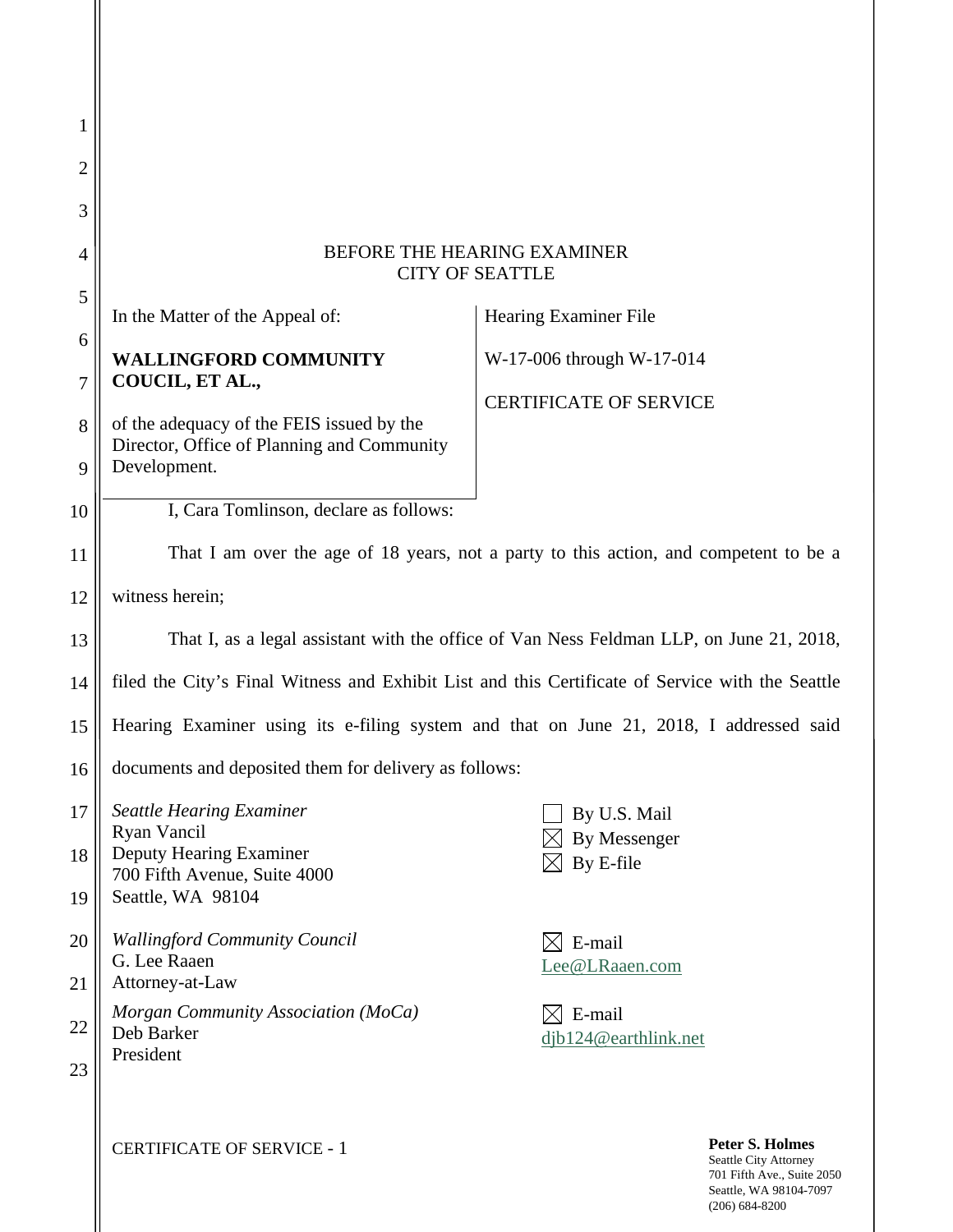| $\mathbf{1}$       | Friends of Ravenna-Cowen<br>Judith E. Bendich                                             | E-mail<br>$\boxtimes$                                      |
|--------------------|-------------------------------------------------------------------------------------------|------------------------------------------------------------|
| 2                  | <b>Board Member</b>                                                                       | jebendich@comcast.net                                      |
| 3                  | West Seattle Junction Neighborhood Organization<br>(JuNo)                                 | $\boxtimes$ E-mail<br>rkoehler@cool-studio.net;            |
| 4                  | <b>Rich Koehler</b><br>Representative                                                     | admin@wsjuno.org                                           |
| $\mathfrak s$<br>6 | Seattle Coalition for Affordability, Livability, and<br>Equity (SCALE)                    | $\boxtimes$ E-mail<br>newman@bnd-law.com                   |
| 7                  | Claudia M. Newman<br>David Bricklin<br>Bricklin & Newman LLP                              | cahill@bnd-law.com<br>telegin@bnd-law.com                  |
| 8                  |                                                                                           | Bricklin@bnd-law.com<br>Talis.abolins@gmail.com            |
| 9<br>10            | Seniors United for Neighborhoods (SUN)<br>David Ward                                      | E-mail<br>$\bowtie$<br>booksgalore22@gmail.com             |
| 11                 | Representative                                                                            |                                                            |
| 12                 | <b>Beacon Hill Council of Seattle</b><br>Mira Latoszek<br>Vice-Chair                      | E-mail<br>$\bowtie$<br>mira.latoszek@gmail.com             |
| 13<br>14           | Friends of North Rainier Neighborhood Plan<br>Marla Steinhoff<br>Representative           | E-mail<br>$\boxtimes$<br>masteinhoff@gmail.com             |
| 15<br>16           | Fremont Neighborhood Council<br><b>Toby Thaler</b><br>Board President and Attorney-at-Law | E-mail<br>toby@louploup.net                                |
| 17                 | Seattle City Attorney's Office                                                            | E-mail                                                     |
| 18                 | Jeff Weber<br>Daniel Mitchel                                                              | jeff.weber@seattle.gov<br>daniel.mitchell@seattle.gov      |
| 19<br>20           | Attorneys for Respondent Seattle Office of Planning<br>and Community Development          | Alicia.reise@seattle.gov<br>Geoffrey.wentlandt@seattle.gov |
| 21                 |                                                                                           | MHA.EIS@seattle.gov                                        |
| 22                 | I certify under penalty of perjury under the laws of the State of Washington that the     |                                                            |
| 23                 | foregoing is true and correct.                                                            |                                                            |
|                    |                                                                                           |                                                            |

**CERTIFICATE OF SERVICE - 2**